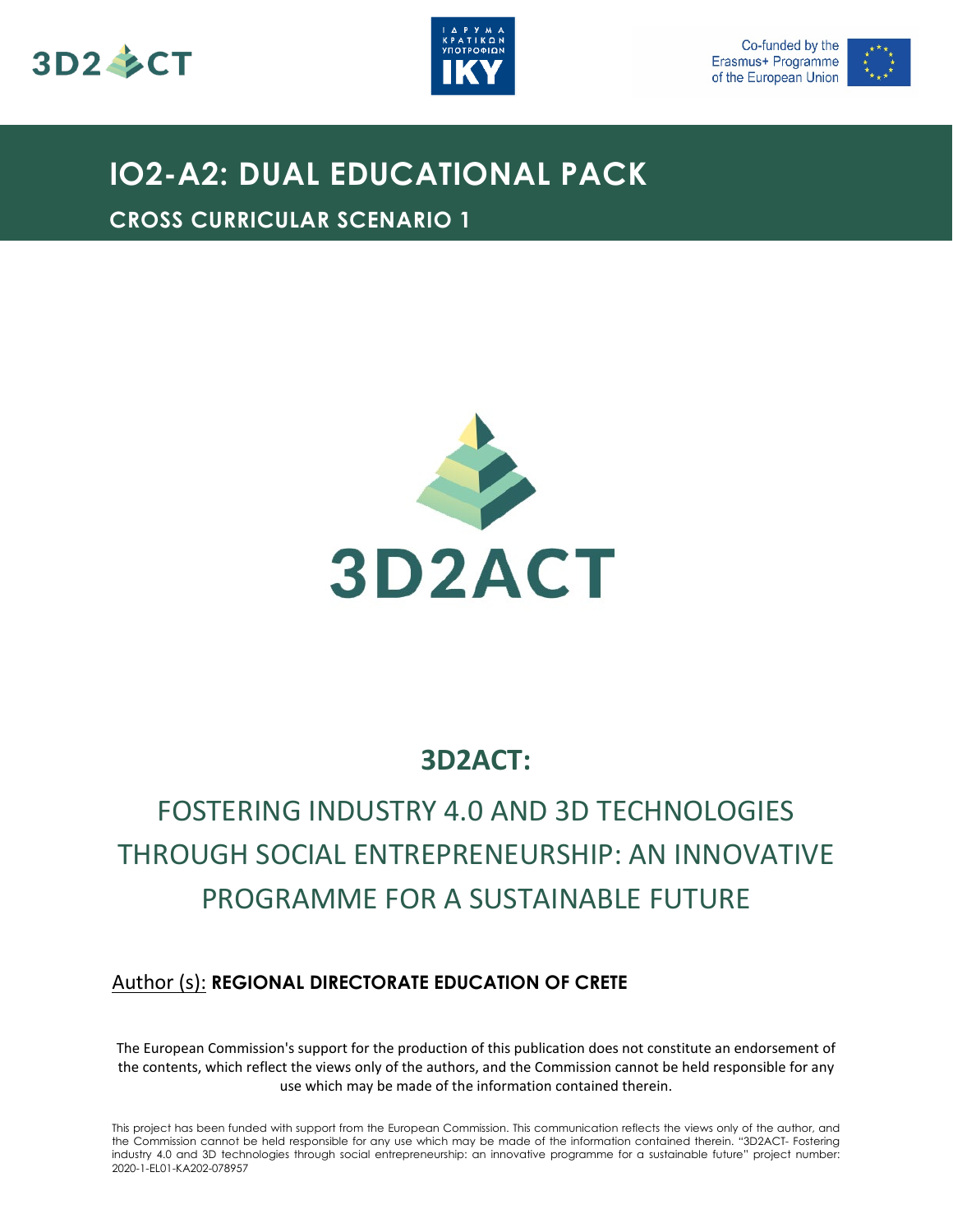





# **PROJECT INFORMATION**

#### **PROJECT ACRONYM:**

3D2ACT

#### **PROJECT TITLE:**

FOSTERING INDUSTRY 4.0 AND 3D TECHNOLOGIES THROUGH SOCIALENTREPRENEURSHIP: AN INNOVATIVE PROGRAMME FOR A SUSTAINABLE FUTURE

#### **PROJECT NUMBER:**

2020-1-EL01-KA202-078957

#### **WEBSITE:**

<https://3d2act.eu/>

# **CONSORTIUM:**PARTNER LIST

- **NATIONAL CENTER FOR SCIENTIFIC RESEARCH "DEMOKRITOS" (GREECE)**
- **EUROPEAN DIGITAL LEARNING NETWORK** (Italy)
- **POLITEKNIKA IKASTEGIA TXORIERRI S.COOP** (Spain)
- **A & A EMPHASYS INTERACTIVE SOLUTIONS Ltd** (Cyprus)
- **STICHTING INCUBATOR** (Netherlands)
- **REGIONAL DIRECTORATE EDUCATION OF CRETE**(Greece)
- **UNIVERSITY OF CRETE** (Greece)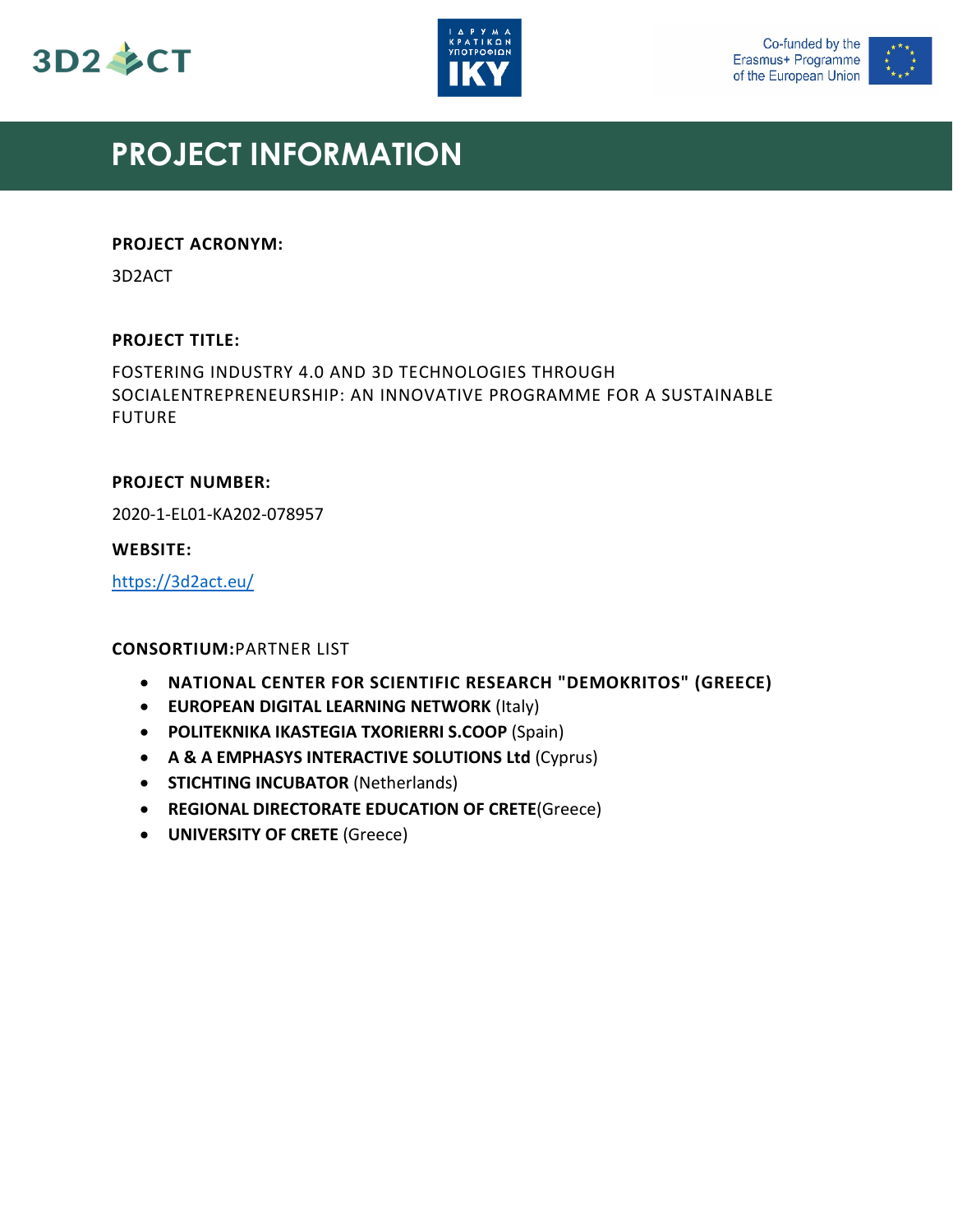





# **Real Life Social Entrepreneurial Opportunities for Applying 3D-P Education**

# **Cross-Curricular Scenario 1**

# **MANUFACTURING CAR COMPONENTS WITH 3D PRINTING**

# Introduction

According to experts, social entrepreneurship is a type of entrepreneurship where entrepreneurs try to create a business dedicated to solving social, cultural, or environmental issues, possibly taking greater financial risks than usual. This practice aims to resolve issues that the traditional approach has failed in the social market and to create opportunities for systematic addition of social value, through innovative methods. In other words, it involves running a business to benefit society and not just to maximize individual profits.

How can we create such an opportunity to systematically promote a social value, such as strengthening environmental protection or strengthening actions against climate change? Could this idea become profitable within a business, but always maintain the priority of positive social impact?



# The need

**Climate change** as a problem is the change of the global climate and in particular of the meteorological conditions that extend over a large scale and that are due to human activities with an impact on the climate. In recent years, due to the over-consumption of primary sector products, the reckless over-consumption of natural resources, and the increase of the earth's population, the natural environment has deteriorated, resulting in an imbalance between the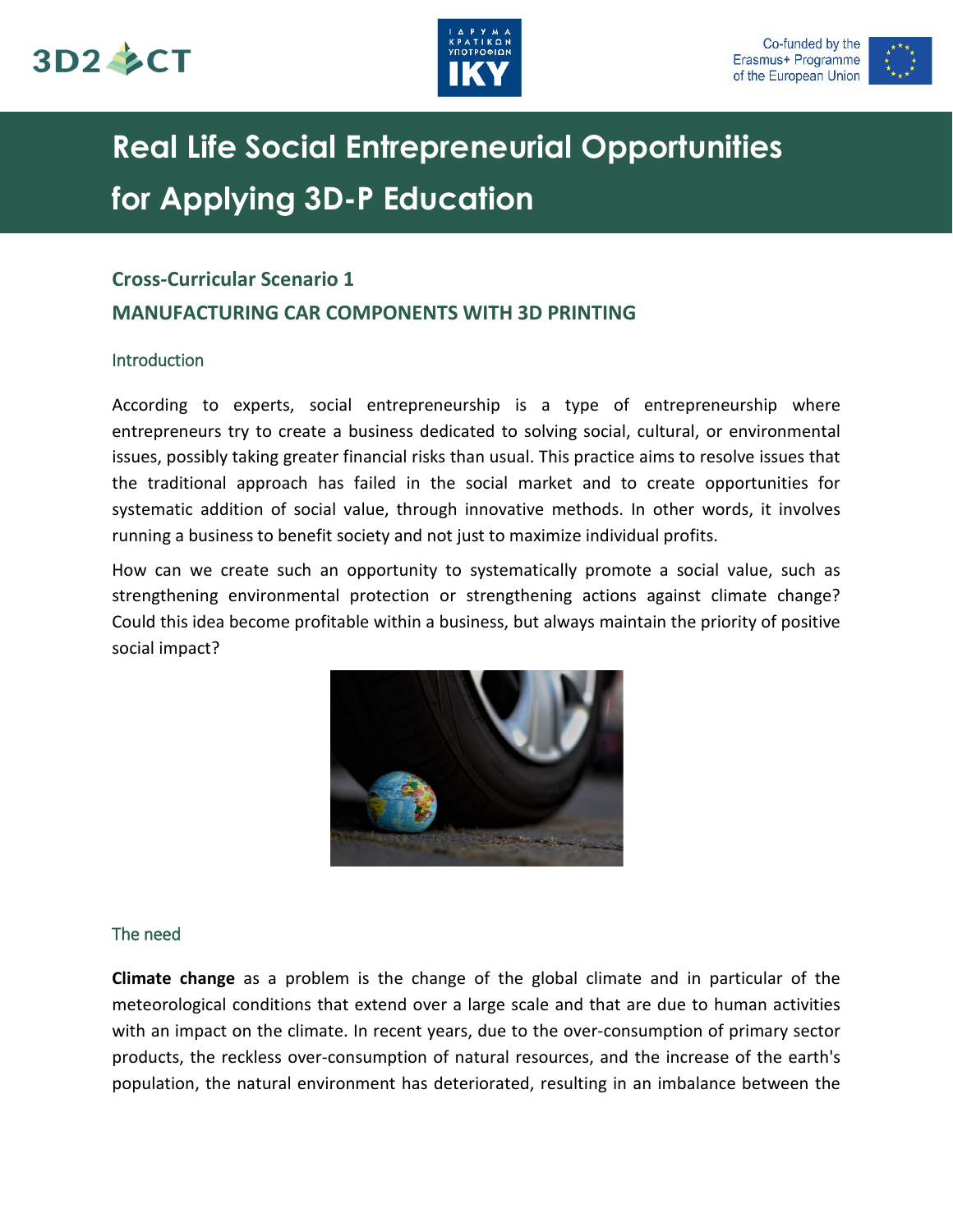





countries of the developed and developing world. Most countries in the world, through international organizations, have already agreed and started working to de-escalate climate change and restore **climate justice** as much as possible.

Under this aspect, we are considering in the **automotive sector** alternative ways of creating components for vehicles, to reduce the negative emissions during their production. So, we are called to find out **how 3D printing could help in the manufacture of such components so that the whole process is more environmentally friendly**. Which or what car items/parts could be produced with 3D printing and thus contribute to the reduction of emissions and negative impacts on the planet?



#### Key terms

**|** 3D design/printing **|** Social entrepreneurship **|** Climate change problem **|** Social impact **|** Automotive sector **|**

# Objectives and Expected Learning outcomes

- *To stimulate the interest of students from different areas of vocational education.*
- *Students to gain social empathy for climate change.*
- *Students to work up as a team and promote a collaborative approach in finding acceptable solutions.*
- *Students to learn to categorize and evaluate the above solutions.*
- *The collection of necessary data and the design of the solution (in 3D printing design) to meet the needs of automotive production.*
- *To identify business opportunities, by analyzing market needs.*

# **Prerequisites**

- *Basic knowledge of pre-mentioned guided lesson plans in 3D printing*
- *Basic IT knowledge*
- *Basic knowledge of automotive mechanics*
- *Basic knowledge of economics and analyzing business models*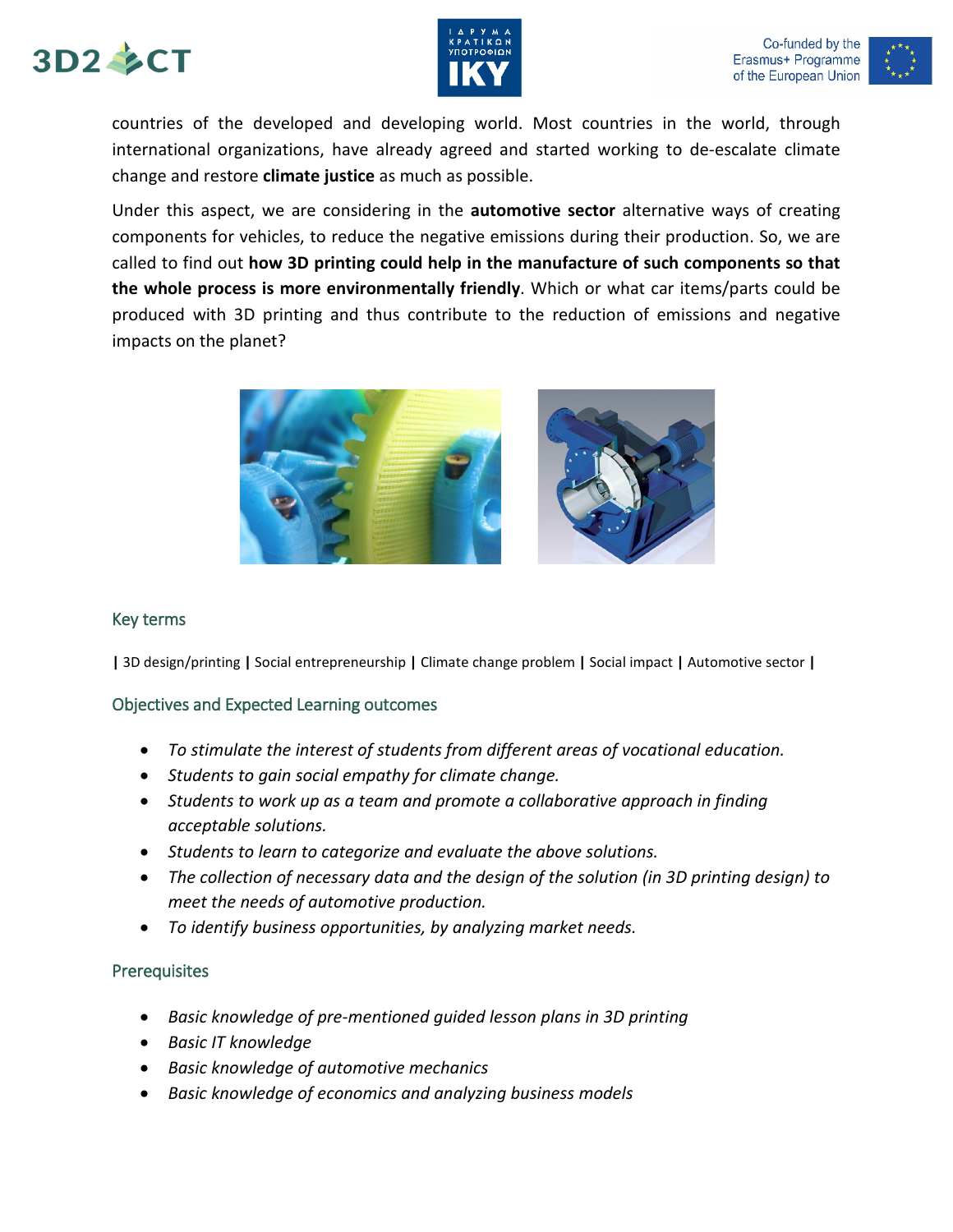





### Time distribution - Estimated Delivery

The duration of this open-ended challenge-based scenario can vary depending on the depth of approach by students and teachers. For example, in the case of implementation of a simple prototype, it can be about 4-6 weeks from 2-4 hours per week, or for something more complex it can take an entire semester. In any case, this could be best estimated during the *Milestone-3* phase.

#### Modes of Interaction

This challenge-based scenario provides the opportunity for teachers and students from different areas of vocational education to get involved.

For example, areas such as **Car Engineers** have a direct connection, since the script negotiates issues related to their subject. Also, **Management/Economics** is an area that can play an important role in the scenario, since the whole process will eventually have to evolve into a business model suitable for the needs of the market. The **IT** sector can also be involved in the script, helping with the whole process with the part that involves collecting useful information, designing software for a 3D printer, and completing and presenting the final project. But also, this scenario can be a pole of attraction for teachers or students with an interest in **Mathematics** or **Physics** or simply in innovative ideas!

Students from different sectors of vocational education can work in groups of 2 - 4 persons. The way of interaction in this scenario is direct, promoting cooperation and exchange of information between the involved groups.

#### Guidelines - Milestones

To help you in this process, we provide you with some steps you can follow to carry out your project. The parentheses refer to the estimated time that may be required in each implementation phase, having in mind the implementation of a simple object of a vehicle, such as an **interior mirror**.

#### *Milestone 1 - (est. 2 hours)*

Get familiar with the problem of climate change and the actions that countries around the world have agreed to take.

*Hint: Use Wikipedia or any other official source to help students understand the climate change problem and the actions that countries around the world have agreed to take. How these actions will affect our lives and our future?*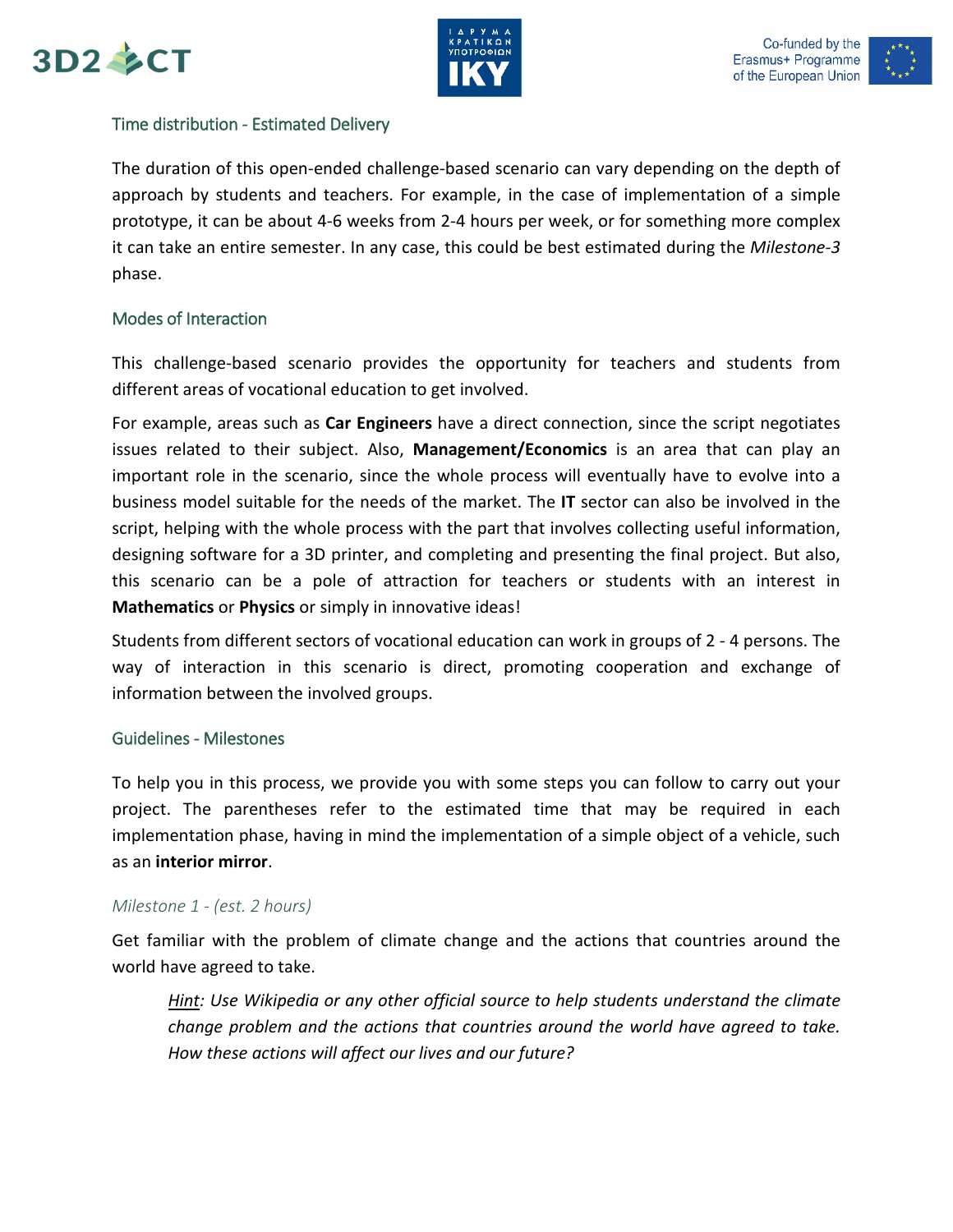





# *Milestone 2 - (est. 4 hours)*

Consider of the challenge in the automotive sector. How a typical car industry is involved in the climate change problem? Are negative emissions produced? Can we use 3D printing to gain a more positive impact on environmental protection? Bring up ideas or proposed solutions in which certain car parts can be 3d printed.

*Hint: Students use brainstorming method to identify possible solutions. All ideas are listed and categorized. (e.g. internal car parts such as internal mirror, external car parts such as door handles, engine's parts such as the exhauster system, a compressor, etc.). Each solution is evaluated and clear arguments are produced to conclude to the one that it is more efficient to implement.*

# *Milestone 3 - (est. 8 hours)*

Having concluded on an efficient solution, students are divided in 4 teams with at least 2 teachers to support them.

*Team-1*: The first team will focus on the preparation of a prototype under these aspects:

- Sketching/drawing of the prototype on paper
- Description of the operation of the specific car part
- Identification of parts of which the prototype consists
- General dimensions

*Hint: Students must verify each of the above steps taking into account the final produced item.*

*Team-2*: The second team will deal with the computing requirements and equipment that will be used in this scenario. For example:

- List of hardware requirements
- List of software requirements
- Description and study of the operation of a 3D printer

*Hint: Students can search the Internet to find out what software they will use for 3D design (TinkerCAD, OnShape, etc.) and justify their preference.* 

*Team-3*: The third team will focus on the analysis of the business model based on the idea of the prototype and how this process is involved in the production phase. For example:

- Design of the business model
- Analyze the production line
- Identify prototype's involvement

*Hint: Students can use real or non-real (hypothetical) data to implement the above guidelines.*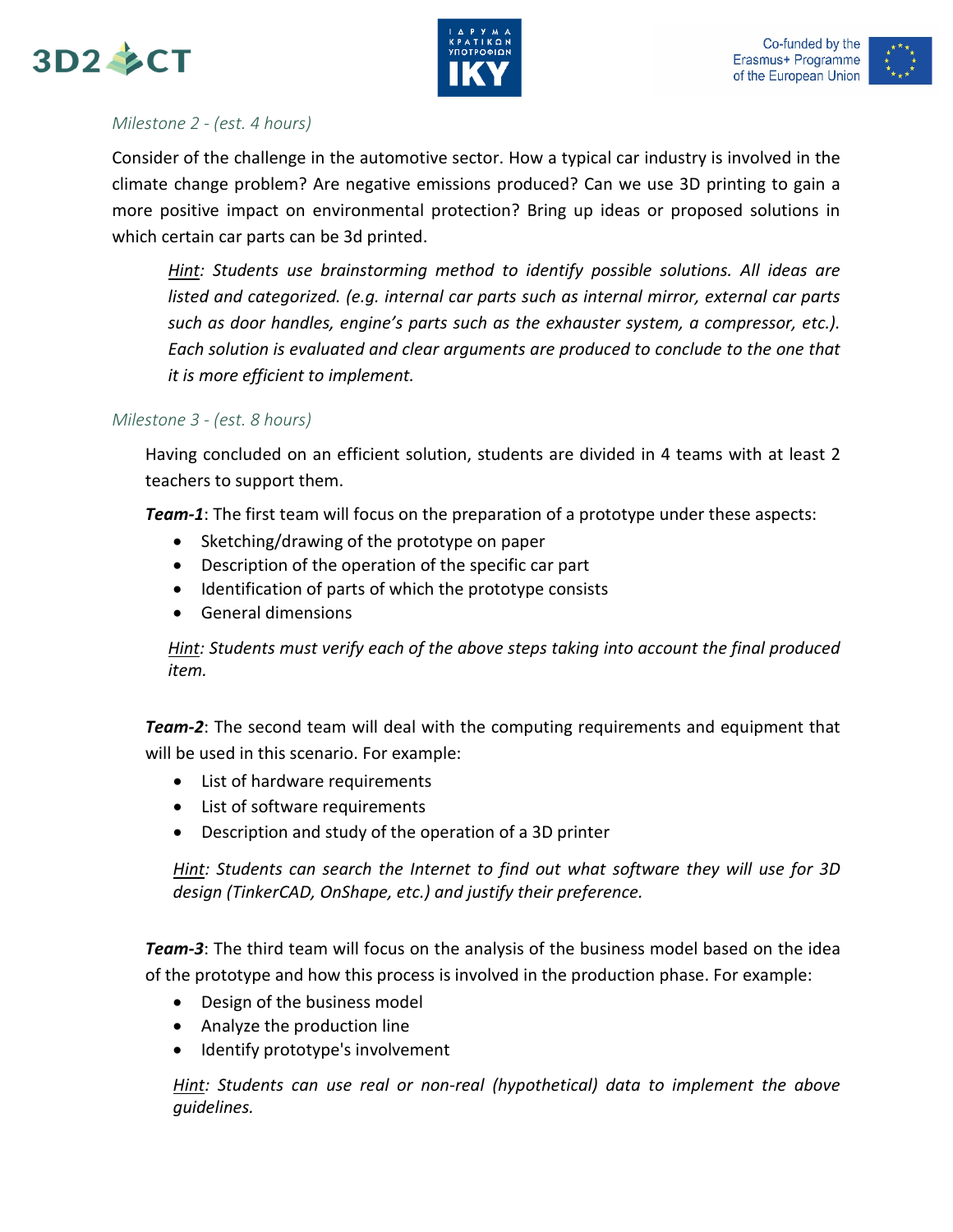





*Team-4*: The fourth team can focus on the study and recording of climatic effects from the traditional production method. For example:

- Calculate the negative emissions at the production phase
- Summarize the results in charts
- List of negative consequences on the global climate

#### *Milestone 4 - (est. 4 hours)*

Students under their teacher's guideline proceed in the optimization of all prepared material (the prototype, IT requirements, business model analysis, and Climate effects).

*Team-1*: Correction/Finalization of the prototype.

*Team-2*: Reviewing of the computing requirements and equipment that will be used in this scenario. Identify resources and which 3D design software will be used.

*Team-3*: Correction and finalization of the business model based on the idea of the prototype.

*Team-4*: Report on findings.

#### *Milestone 5 - (est. 8-10 hours for Team-1 & Team-2 and 4 hours for Team-3 & Team-4)*

Implementation of Prototype's 3D design for 3D printer.

*Team-1 & Team-2*: Implementation of Prototype's 3D design in the chosen 3D software.

*Team-3*: Investigation of alternative production methods in the business model, including the new prototype-based approach for 3D printer.

*Team-4*: Study to capture the data that will highlight the usefulness of the production of the prototype concerning the problem of climate change.

#### *Milestone 6 - (est. 2-4 hours)*

*Team-1 & Team-2*: Correction and printing of the final design.

#### *Milestone 7 - (est. 4 hours)*

*Team-1 & Team-2* will focus on the preparation of the technical documentation. For example:

- List of materials
- List of parts / commercial items
- Assembly plans and exploded view
- Assembly Manual
- Manufacturing processes + process sheets + instruction phases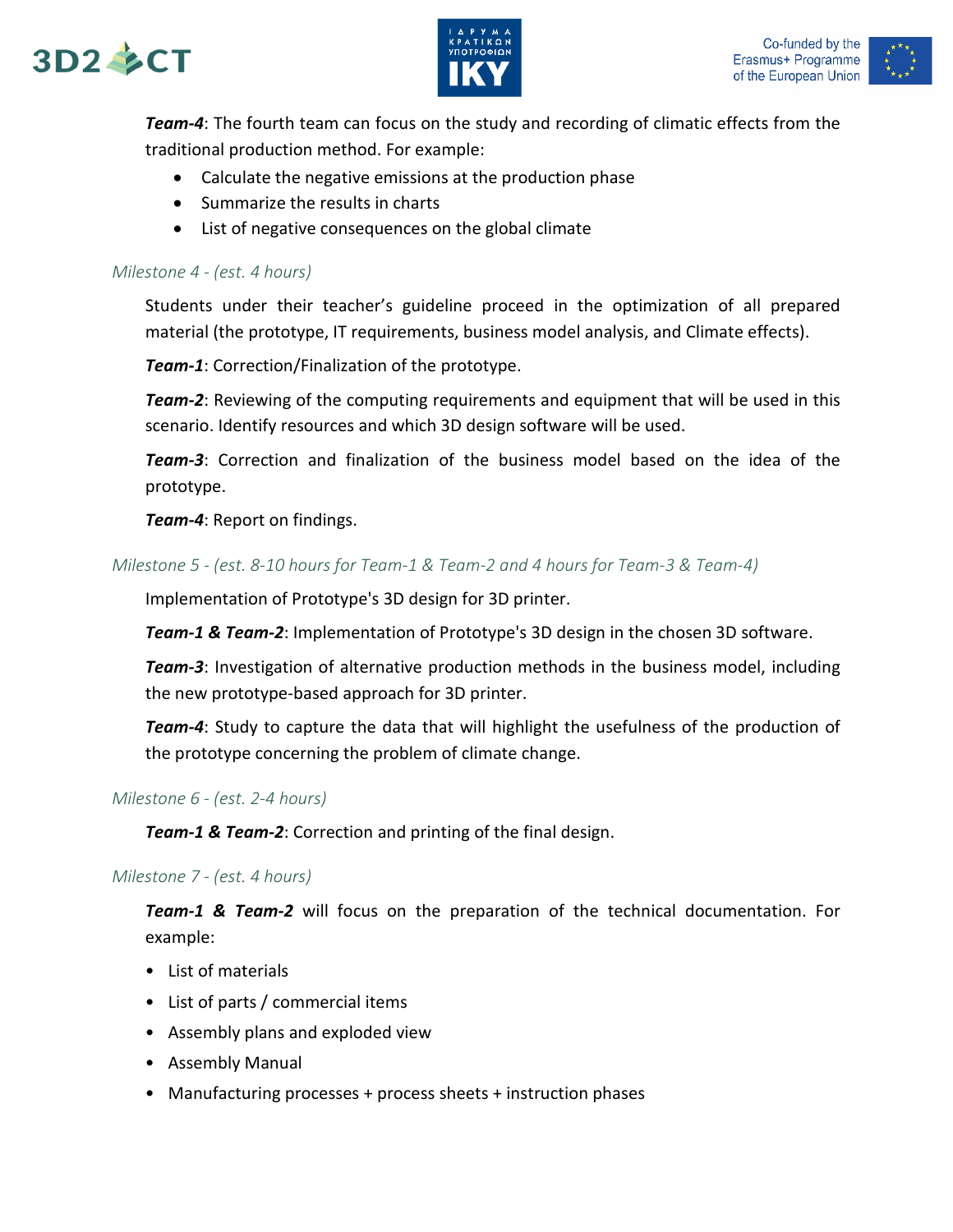





# *Milestone 8 - (est. 4 hours - All teams)*

Presentation of the final product. Each team will make a presentation mentioning the steps they followed until the completion of the project, providing as well photos from each stage and relevant data-tables.

# Reflection & Feedback

To get valuable feedback on this scenario, we can implement a brief questionnaire, the answers to which will be a topic of discussion with students. The final evaluation must be correlated to the degree of students' satisfaction with the results of the project, in combination with their initial assessments.

#### **Indicative Questionnaire**

*1. In which team did you participate? Team-1 Team-2 Team-3 Team-4 2. Do you think that this scenario enhanced your knowledge and skills? Definitely In most cases Not sure Not at all 3. Do you think that this scenario met your personal motivations/criteria? Definitely In most cases Not sure Not at all 4. Was there enough time to fulfill your goals? Yes No, I needed more time 5. What problems did you face and how did you overcome them?* ................................................................................................................................................................................... ................................................................................................................................................................................... ................................................................................................................................................................................... ................................................................................................................................................................................... *6. What did you like most?* ........................................................................................................................................................................... ........................................................................................................................................................................... ........................................................................................................................................................................... ........................................................................................................................................................................... *7. What did you like least?* ........................................................................................................................................................................... ...........................................................................................................................................................................